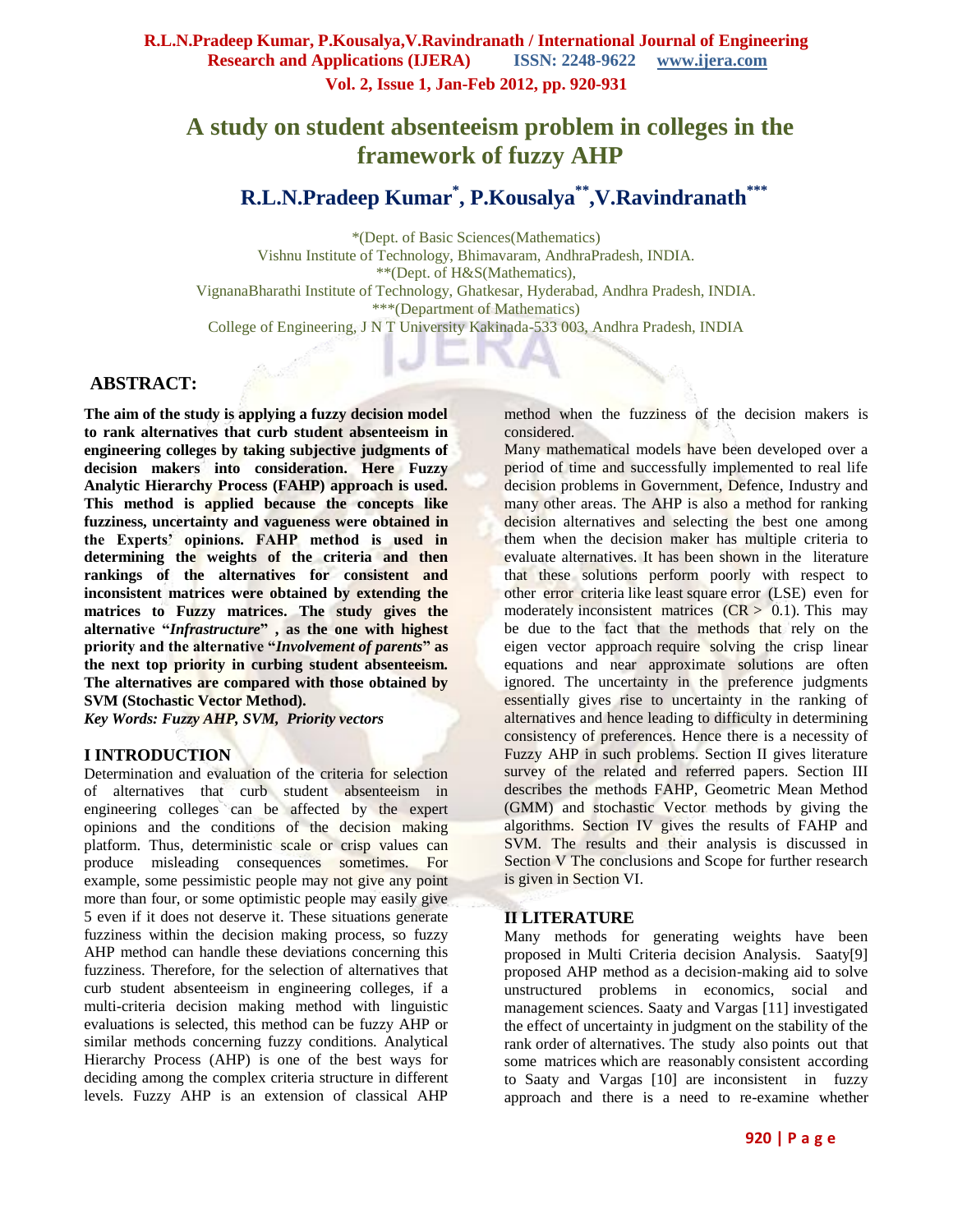#### **Vol. 2, Issue 1, Jan-Feb 2012, pp. 920-931**

the upper bound 0.1 for the CR includes inconsistent matrices as well and concluded that an AHP matrix can be considered reasonably consistent if its CR is not more than 0.1. Ami Arbel and Vargas [2] formulated the problem of finding a priority vector from an interval reciprocal matrix as a Euclidean center problem. Ying-Ming Wang et al [13] developed a method of consistency test to check whether an interval comparison matrix is consistent or not. Van Laarhoven and Pedrycz [12] proposed studies that applied fuzzy logic principle to AHP in which triangular fuzzy numbers (TFN's) are used to model the pair-wise comparisons. Buckley [5]described Fuzzy Hierarchical Analysis by determining fuzzy priorities of comparison ratios with trapezoidal membership functions. Chang [6] introduced an approach for handling Fuzzy-AHP using triangular fuzzy numbers (TFN's) for pair-wise comparisons . Wei Cuiping et al [14] suggested to check whether the Fuzzy comparison matrix is consistent or not by means of the kernals of fuzzy numbers. Kousalya et al [7]have found the rankings of the alternatives for student absenteeism problem using crisp solutions. Anagnostopoulos. et al., [1] used the Fuzzy Analytical Hierarchy Process for selecting waste water facilities. Arbel and Vargas [3] gave *Preference* simulation and preference programming: method to find robustness issues in priority deviation. Xu and Zhai[15**]**,used Fuzzy logarithmic least squares ranking method in analytic hierarchy process. Xu[16] described Fuzzy least squares priority method in the analytic hierarchy process problems. Kousalya P et al., [8] proposed Stochastic Vector method by comparing the performance of Averaging Methods and Stochastic Vector Methods in Analytical Hierarchy Process problems".

#### **III METHODOLOGY**

The Fuzzy AHP method is explained in detail in this section by giving the algorithm. In the next two sub sections, two other methods namely Geometric mean method and Stochastic Vector Method are discussed. In the FAHP method the opinions from the experts are collected as fuzzy numbers where as in SVM they are collected as crisp numbers.

#### **3.1 Fuzzy AHP method**

#### **Algorithm of FAHP method**:

Let  $X = \{x_1, x_2, x_3, \ldots, x_m\}$  be an object set and  $G = \{g_1, g_2, g_3, \ldots, g_n\}$  be a goal set. According to this method, each object is taken and extent analysis for each goal performed respectively. Therefore, m extent analysis values for each object can be obtained, with the following signs.

 $\overline{M}_{gi}^1, \overline{M}_{gi}^2, \ldots, \overline{M}_{gi}^m$ ,  $i=1, 2, 3, \ldots, n$  Where  $\overline{M}_{gi}^j$ ,  $(j=1, 2, 3, \ldots, n)$ 2, 3,…m) all are Triangular Fuzzy Numbers (TFNs).

**Step 1:** The value of fuzzy synthetic extent with respect to the  $i<sup>th</sup>$  object is defined as

$$
S_{i} = \sum_{j=1}^{m} M \int_{gi} \otimes \left[ \sum_{i=1}^{n} \sum_{j=1}^{m} M \int_{gi} \right]^{-1} \dots \dots \dots \dots (1)
$$

To obtain  $\Sigma$  $\equiv$ *m j*  $\int_1^j M_g^j$ , perform the fuzzy addition

operation of m extent values for a particular matrix such

that 
$$
\sum_{j=1}^{m} M_{gi}^{j} = \left( \sum_{j=1}^{m} l_j, \sum_{j=1}^{m} m_j, \sum_{j=1}^{m} u_j \right)
$$
........(2)

and to obtain 1  $-1 j=1$ ÷  $\overline{\phantom{a}}$  $\overline{\phantom{a}}$ 」  $\overline{\phantom{a}}$ L  $\mathbf{r}$ L  $\overline{\phantom{a}}$ Σ  $\equiv$ Σ  $\equiv$ *n i m j*  $\left| \frac{d}{dt} \right|$ , perform fuzzy addition

operation of  $M_{gi}^{j}$ ,  $(j=1,2,3,...,m)$  values such that

$$
\sum_{i=1}^{n} \sum_{j=1}^{m} M_{gi}^{j} = \left( \sum_{i=1}^{n} l_i, \sum_{i=1}^{n} m_i, \sum_{i=1}^{n} u_i \right) \dots (3)
$$

and then compute the inverse of the above vector , such that

$$
\left[\sum_{i=1}^{n} \sum_{j=1}^{m} M_{gi}^{j}\right]^{-1} = \left(\frac{1}{\sum_{i=1}^{n} \sum_{i=1}^{n} m_{i}}, \frac{1}{\sum_{i=1}^{n} \sum_{i=1}^{n} l_{i}}\right) \cdots (4)
$$

**Step 2:** As  $M_1 = (l_1, m_1, u_1)$  $\widetilde{M}_1 = (l_1, m_1, u_1)$  and  $\widetilde{M}_2 = (l_2, m_2, u_2)$  $\widetilde{M}_2 = (l_2, m_2, u)$ are two TFNs, the degree of possibility of  $\mathbf{1} = (l_1, m_1, u_1)$  $_{2} = (l_2, m_2, u_2) \geq \tilde{M}$  $\tilde{M}_2 = (l_2, m_2, u_2) \ge \tilde{M}_1 = (l_1, m_1, u_1)$  is defined as  $(M_2 \ge M_1)$  = sup  $\min_{M_1} \mu_{\tilde{M}_1}(x), \mu_{\tilde{M}_2}(y)$  $\overline{\phantom{a}}$ J  $\overline{\phantom{a}}$  $\overline{a}$ I L I  $\overline{\phantom{a}}$  $\overline{\phantom{a}}$ J  $\backslash$ ľ ľ l ſ  $\geq$  $\geq M_1$  = sup  $\lim_{x \to \infty}$   $\mu_{\infty}$   $(x), \mu_{\infty}$   $(y)$ 2  $(x)$ ,  $\mu_{\widetilde{M}}$ 1  $\left(\widetilde{\mu}_1\right) = \sup \left|\min \left|\mu_{\widetilde{M}}\right|\right|$ 2  $\widetilde{M}_2 \ge \widetilde{M}_1$  = sup  $\lim_{x \to 0}$   $\mu_{\infty}(x), \mu_{\infty}(y)$ *M x*  $y \geq x$  $V(\tilde{M}_2 \geq \tilde{M}_1)$  = sup min  $\mu_{\tilde{M}}(x), \mu_{\tilde{M}}(y)$  --- (5)

This can be equivalently expressed as follows  $(M_2 \geq M_1) = hgt(M_2 \cap M_1) = \mu \sim (d)$ 2  $(\tilde{M}_1) = \mu_{\tilde{M}}$ 2  $\tilde{\tilde{ } }$ 1 ~<br>~ 2  $V(\tilde{M}_2 \geq \tilde{M}_1) = hgh(\tilde{M}_2 \cap \tilde{M}_1) = \mu_{\tilde{M}_2}(d)$ 

 $\overline{1}$ 

$$
= \begin{cases} 1, & \text{if } m_2 \ge m_1 \\ 0, & \text{if } l_1 \ge u_2 \\ \frac{l_1 - u_2}{(m_2 - u_2) - (m_1 - l_1)}, & \text{otherwise} \end{cases}
$$
(6)

**921 | P a g e**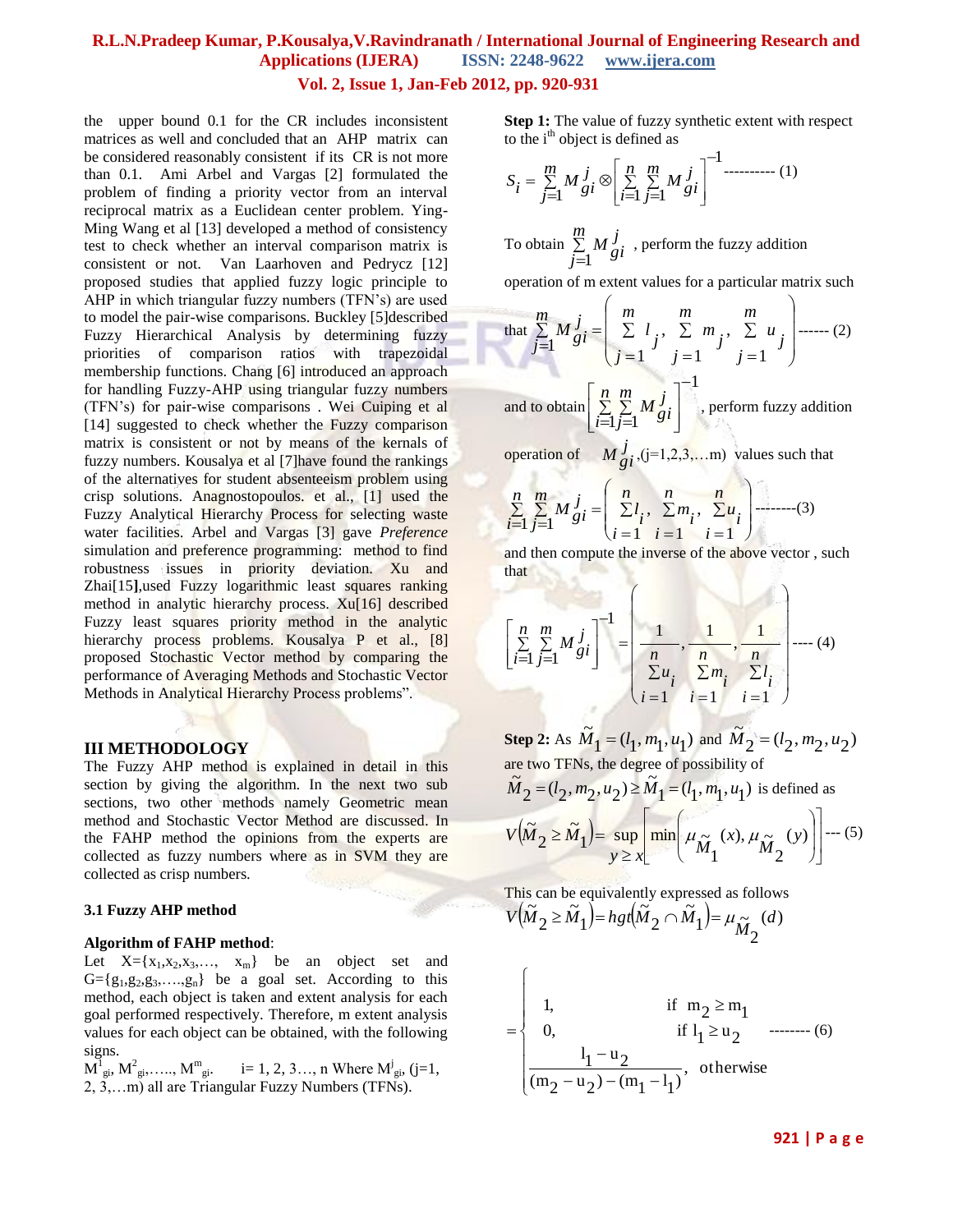**Vol. 2, Issue 1, Jan-Feb 2012, pp. 920-931**

It can be shown as in the figure.



**Fig 1:Intersection between M<sup>1</sup> and M<sup>2</sup>**

**Step 3:** The degree of possibility for convex fuzzy number to greater than k convex fuzzy number  $M_i$  (i=1, 2, 3….n)can be defined by

 $V(M \ge M_1, M_2, M_3...M_K)$ 

$$
=V[(M \ge M_1) \text{ and } (M \ge M_2) \text{ and } (M \ge M_3) \text{ and } ... (M \ge M_k)]
$$

$$
= Min V(M \ge M_{i}), i = 1, 2, 3, \dots, k
$$
-----(7)

Assume that

 $d'(A_i) = \min_{k} \mathbf{V}(S_i \geq S_k)$  for  $k = 1,2,3,..., n; k \neq i$  Then the weight vector is given by

 $W' = (d'(A_1), d'(A_2), d'(A_3), \dots, d'(A_n))$ <sup>T</sup>--------- (8) Where  $A_i$  ( $i = 1, 2, 3, \ldots n$ ) are n elements.

**Step 4:** Via normalization, the normalized vectors are given by

$$
W = (d(A_1), d(A_2), d(A_3), \dots, d(A_n))^{T}
$$
 (9)

Where W is non-fuzzy number.

Another method is discussed here which takes the opinions as crisp numbers. The algorithm of the Stochastic Vector method is discussed here in detail.

#### **3.2 GEOMETRIC MEAN METHOD**

This method is used to find the weights to the criteria or alternatives. The pair wise comparison matrix of alternatives is shown in Table 4 where  $A_1, A_2, \ldots, A_n$ represent the alternatives which are to be ranked. Also  $a_{11}$ ,  $a_{12}$ ......... $a_{nn}$  show the opinions of experts. The geometric mean Method is explained below where the priority weight vectors are calculated.

The Alternatives are denoted by  $\{A_1, A_2, \ldots, A_n\}$  where n is the number of compared alternatives and their current weights by  $\{w_1, w_2, \ldots, w_n\}$ . Hence the matrix of the ratios of all weights is shown in Table1

#### **3.3 STOCHASTIC VECTOR METHOD(SVM)**

In the previous section the opinions are taken as fuzzy numbers whereas in SVM the opinions are taken as crisp numbers.

#### **Algorithm-1: The SVM Algorithm**

**Step1** If the PCM is consistent i.e.  $a_{ij} = a_{ik} a_{kj}$  for each element, then use GEOMETRIC Mean method(GMM).

Go to Step-6.

# **Table 1 :Sample table showing the ratio of weights**

**[w<sup>i</sup> /wj]=**

|                | $A_1$     | $A_2$     | $A_{n}$   |
|----------------|-----------|-----------|-----------|
| A <sub>1</sub> | $W_1/W_1$ | $W_1/W_2$ | $W_1/W_n$ |
| A <sub>2</sub> | $W_2/W_1$ | $W_2/W_2$ | $W_2/W_n$ |
|                |           |           |           |
| $A_n$          | $w_n/w_1$ | $w_n/w_2$ | $w_n/w_n$ |

**Step2**

If the PCM is not consistent, i.e  $a_{ij} \neq a_{ik} a_{kj}$ 

for at least one i and j, then divide each row vector by its trace to get a stochastic row vector and let

 $A^S$  be the stochastic matrix of such rows.

**Step3** Let  $x_0$  be the initial guess stochastic fixed vector and the next vector is obtained by

$$
\mathbf{x}_{1} = \boldsymbol{A}^{\mathcal{S}} \mathbf{x}_{0}.
$$

**Step4** While the error of  $|x_0 - x_1|$  is less than the pre

assigned value do  $x_1 = A^S$   $x_0$  and

$$
\mathbf{x}_0 = \mathbf{x}_1
$$

**Step5** Write "The solution vector by SVM is ", x<sub>1</sub>. Go to Step-7

**Step6** Write " The solution vector by GMM is ",  $x_1$ 

**Step7** END

**:**

#### **IV ILLUSTRATION & RESULTS**

The problem of student absenteeism in engineering colleges, which management of educational institutions is facing in modern days is already discussed by Kousalya P et al[7] .In this study through the Delphi technique[7],

### **922 | P a g e**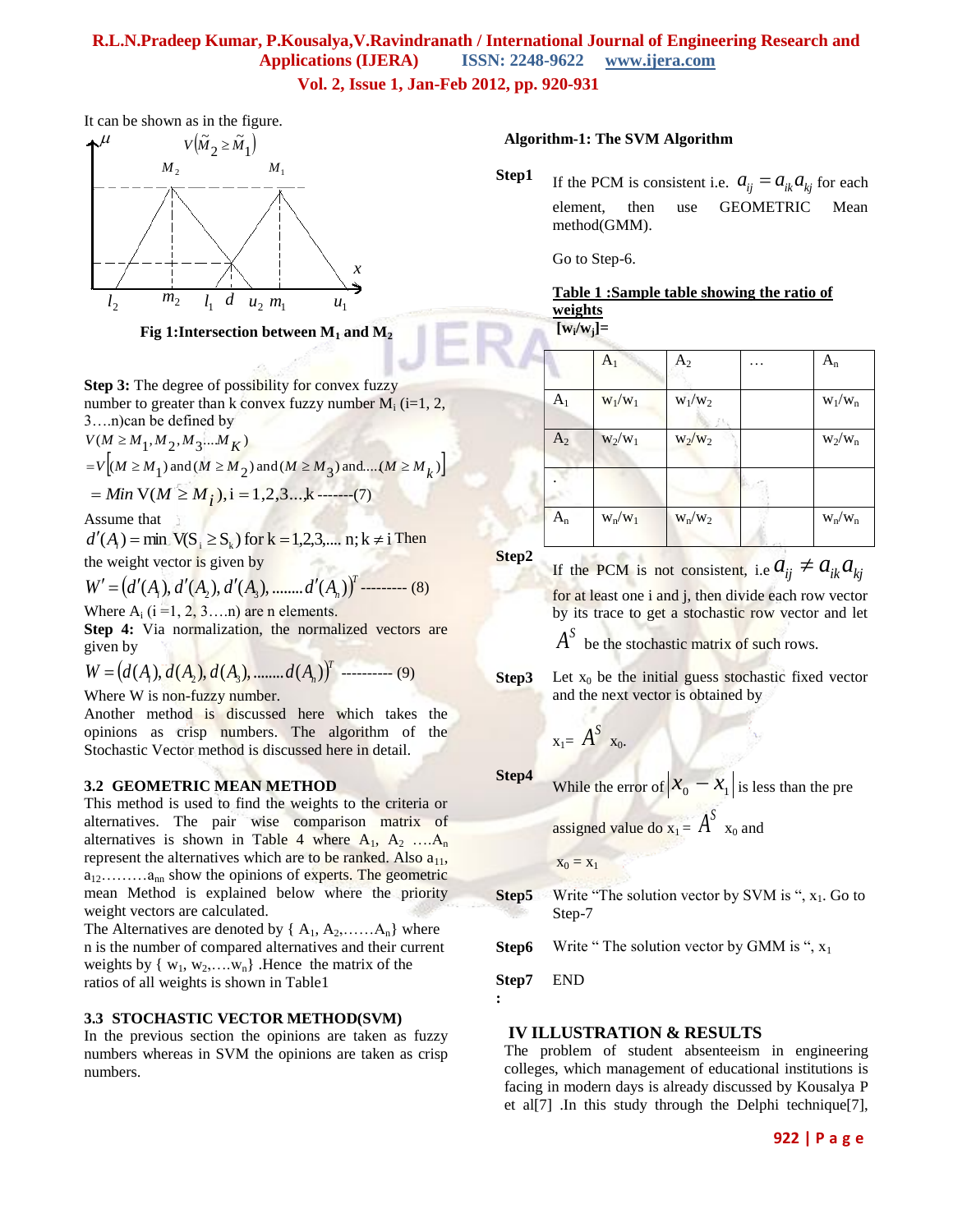### **Vol. 2, Issue 1, Jan-Feb 2012, pp. 920-931**

many criteria that cause student absenteeism were identified and of them 13 were finalized by the panellists which have nothing in common and 21 sub criteria were identified for many of the criteria. Some criteria like "*Evaluation system", "Lack of responsibility of student", " irregular conduct of classes "and "Participation in cocurricular /extra curricular/ cultural activities "*have no sub criteria. The sub criteria for the remaining 9 criteria are listed below:

#### **Number of Criteria**

- A: Ill Health
- B: Domestic problems
- C: Preparation without teacher
- D: Lack of motivation
- E: Class environment
- F: Socio-Economic factors
- G: Psychological factors
- H: Evaluation system
- I: Distractions
- J: Lack of responsibility of student
- K: Irregular conduct of classes
- L: Participation in Co curricular/extracurricular/

Cultural activities

M: Participation in Workshops/seminars/conferences

#### **Number of sub criteria**

A.1: Frequent Ill health A.2: Ill health once in a way B.1: Monetary problems B.2: Responsibility being taken up C.1: No teacher commitment

C.2: Teacher unprepared D.1: Self-motivation D.2: Motivation from teachers D.3: Motivation from parents E.1: Proper ventilation E.2: Disturbances outside the room F.1: Difficulty in changing from regional language to English F.2: Uneducated parents G.1: Influence of bad company G.2: Effect of neighbouring colleges and their schedules G.3: Indiscipline G.4: Lack of interest for engineering education I.1: Movies/Drugs/other attractions I.2: Political/ communal activities M.1: Preparation for GRE/TOEFL /GATE M.2: Preparation for other courses **Number of alternatives** In this study through the Delphi technique, many alternatives that cause student absenteeism were

identified and of them 7 were finalized by the panellists which have nothing in common as given below:

- A1: Counselling
- A2: Infrastructure
- A3: Involvement of parents
- A4: Making lecture more Attractive
- A5: Curriculum revision/ Better Evaluation
- A6: Punishment/Awards for attendance
- A7: Peer pressure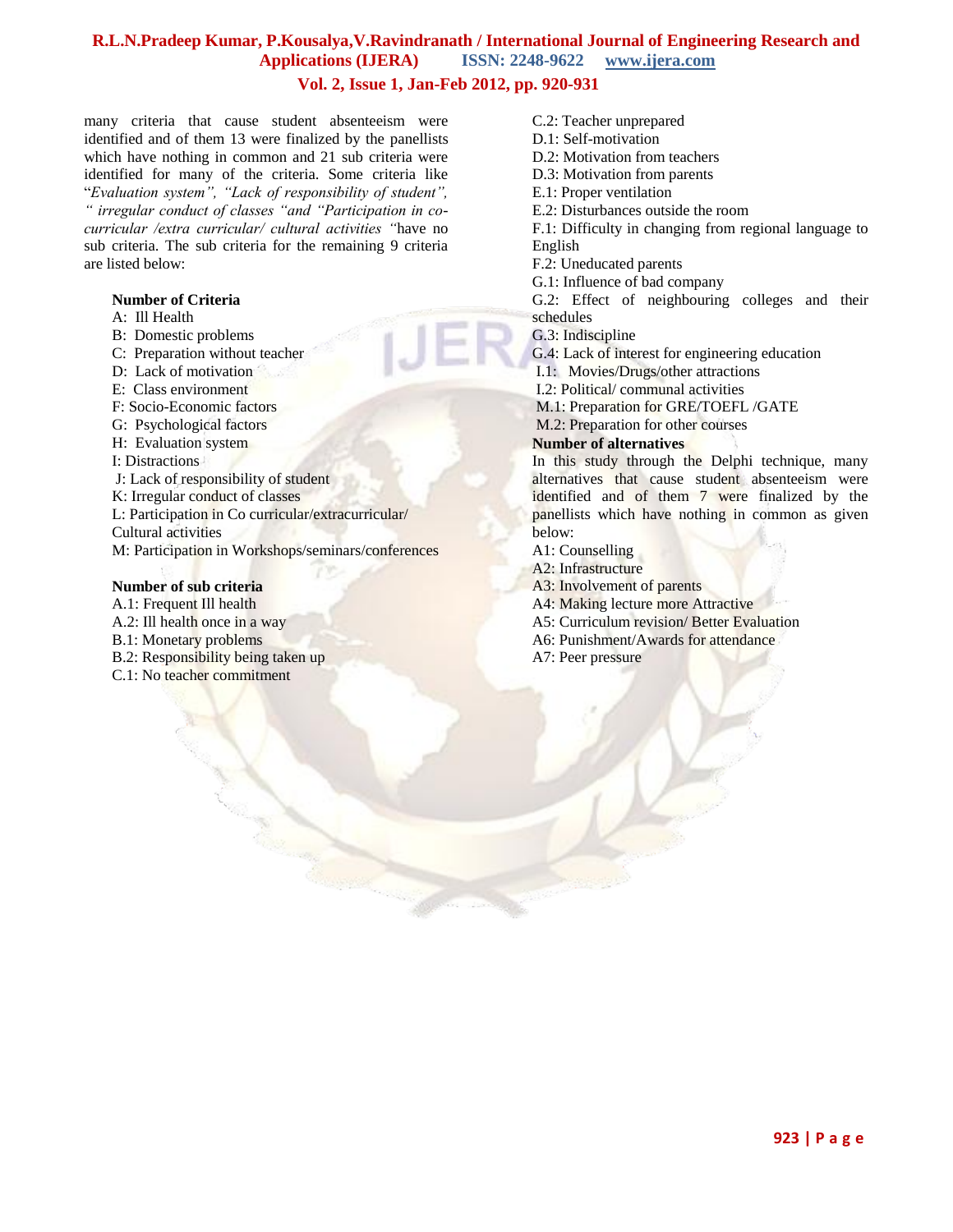**Vol. 2, Issue 1, Jan-Feb 2012, pp. 920-931**



The FAHP method discussed in section III is applied to the Criteria/ Sub Criteria of the given problem of student absenteeism. The weights of the criteria are obtained as shown in Table2.

The opinions which are collected by the experts are converted to fuzzy numbers using the fuzzy scale given in Table 3. Then these comparisons are pooled to give a weight vector to the Criteria.

### **V ANALYSIS & DISCUSSION**

The opinions which are collected by the experts are converted to fuzzy numbers using the fuzzy scale given in Table 3. The priority vectors of alternatives with respect to the criteria/ sub criteria are calculated using FAHP. It is shown as a vector in the Table 2.

| <b>Table 2: Table of Criteria weights</b> |        |        |        |        |        |       |        |        |        |
|-------------------------------------------|--------|--------|--------|--------|--------|-------|--------|--------|--------|
| <b>Criteria</b>                           |        | ມ      |        |        |        |       |        |        |        |
| Weights                                   | 0.0787 | 0.0769 | 0.0741 | 0.0765 | 0.0752 | .0755 | 0.0775 | 0.0775 | 0.0781 |

| oο | QQ | 86 |  |
|----|----|----|--|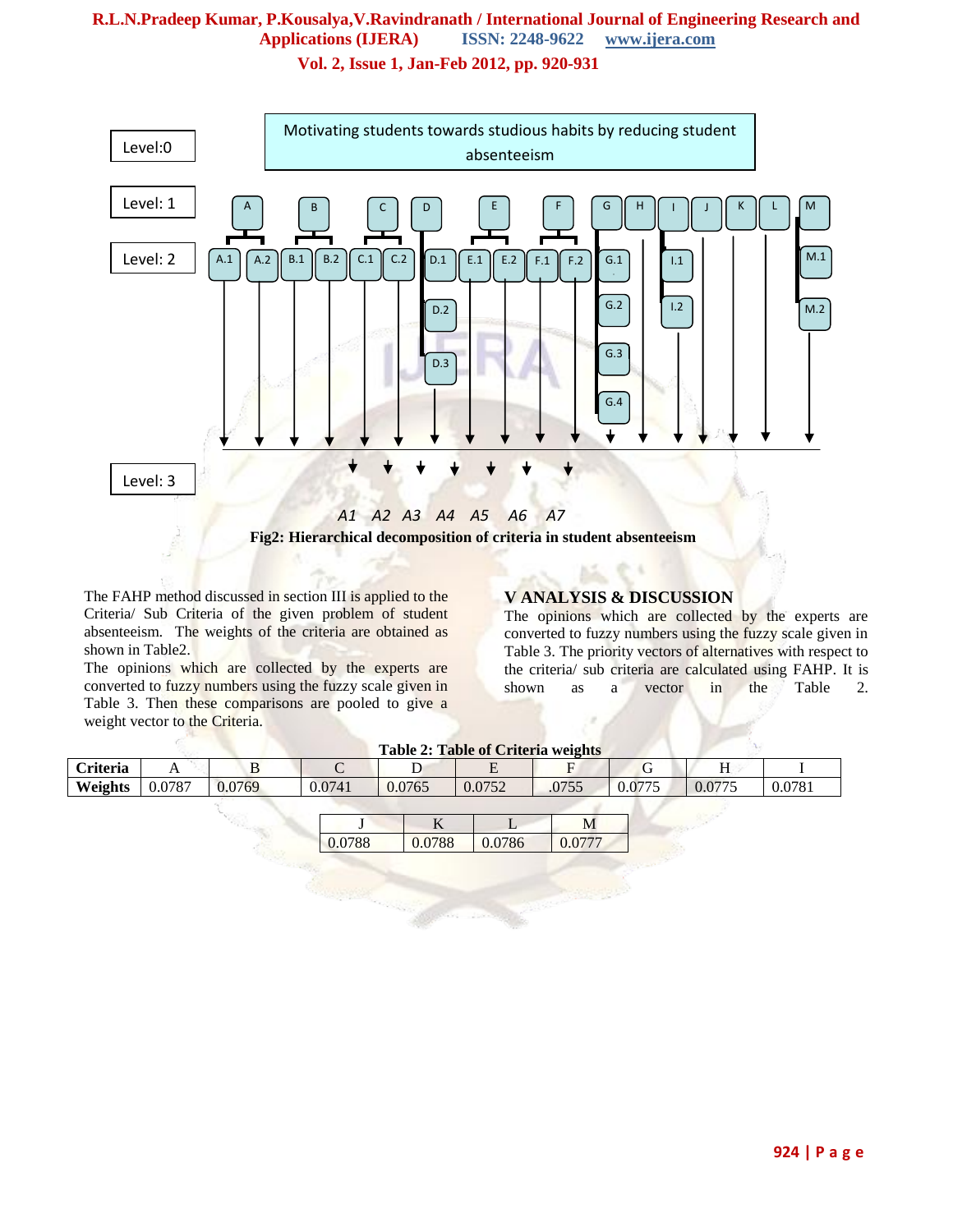# **R.L.N.Pradeep Kumar, P.Kousalya,V.Ravindranath / International Journal of Engineering Research and Applications (IJERA) ISSN: 2248-9622 www.ijera.com Vol. 2, Issue 1, Jan-Feb 2012, pp. 920-931**

|                                                                     | <b>Crisp AHP</b> | <b>Fuzzy AHP Scale</b> |                       |  |
|---------------------------------------------------------------------|------------------|------------------------|-----------------------|--|
| <b>Linguistic Variables</b>                                         | <b>Scale</b>     | <b>TFS</b>             | <b>Reciprocal TFS</b> |  |
| <b>Equally Preferred</b>                                            | 1                | (1, 1, 1)              | (1, 1, 1)             |  |
| <b>Equally to Moderately</b><br>Preferred                           | $\overline{2}$   | (1, 2, 3)              | (1/3, 1/2, 1)         |  |
|                                                                     | 3                | (2, 3, 4)              | (1/4, 1/3, 1/2)       |  |
| <b>Moderately Preferred</b>                                         |                  |                        |                       |  |
| Moderately to Strongly<br>Preferred                                 | $\overline{4}$   | (3, 4, 5)              | (1/5, 1/4, 1/3)       |  |
|                                                                     | 5                | (4, 5, 6)              | (1/6, 1/5, 1/4)       |  |
| <b>Strongly Preferred</b><br>Strongly to very Strongly<br>Preferred | 6                | (5, 6, 7)              | (1/7, 1/6, 1/5)       |  |
| Very Strongly Preferred                                             | $\overline{7}$   | (6, 7, 8)              | (1/8, 1/7, 1/6)       |  |
| Very Strongly to<br><b>Extremely Preferred</b>                      | 8                | (7, 8, 9)              | (1/9, 1/8, 1/7)       |  |
| <b>Extremely Preferred</b>                                          | 9                | (8, 9, 9)              | (1/9, 1/9, 1/8)       |  |

#### **Table 3: Pair wise comparison scale**

Table 4 shows the weights of alternatives with respect to each criteria/ sub criteria. Then these opinions are pooled to give a weight vector to the criteria. The priority vector for alternatives is obtained by multiplying the weights of alternatives with respect to each criterion with their overall weights. Their priority weight vectors obtained by FAHP are shown in the Table 5. Also the ranks of the alternatives are given in

Table 5. In this table, the priority vector obtained by SVM is also shown along with its rankings. The rankings by the two methods are compared. This analysis and comparison is given in the next section.

|  | Table 4: Table of solution vectors using FAHP method and SVM |
|--|--------------------------------------------------------------|
|--|--------------------------------------------------------------|

| Criteria/sub criteria         | <b>FAHP-method</b> | <b>SVM</b> |
|-------------------------------|--------------------|------------|
| A.1 : Frequent ill health     | 0.0170             | 0.1100     |
|                               | 0.6350             | 0.3860     |
|                               | 0.3480             | 0.2950     |
|                               | 0.0000             | 0.0430     |
|                               | 0.0000             | 0.0440     |
|                               | 0.0000             | 0.0610     |
|                               | 0.0000             | 0.0610     |
| $A.2$ : Ill health once in a  | 0.0931             | 0.1532     |
| way                           | 0.5015             | 0.3410     |
|                               | 0.4054             | 0.3090     |
|                               | 0.0000             | 0.0920     |
|                               | 0.0000             | 0.0240     |
|                               | 0.0000             | 0.0385     |
|                               | 0.0000             | 0.0404     |
| <b>B.1: Monetary Problems</b> | 0.3269             | 0.2440     |
|                               | 0.0000             | 0.1140     |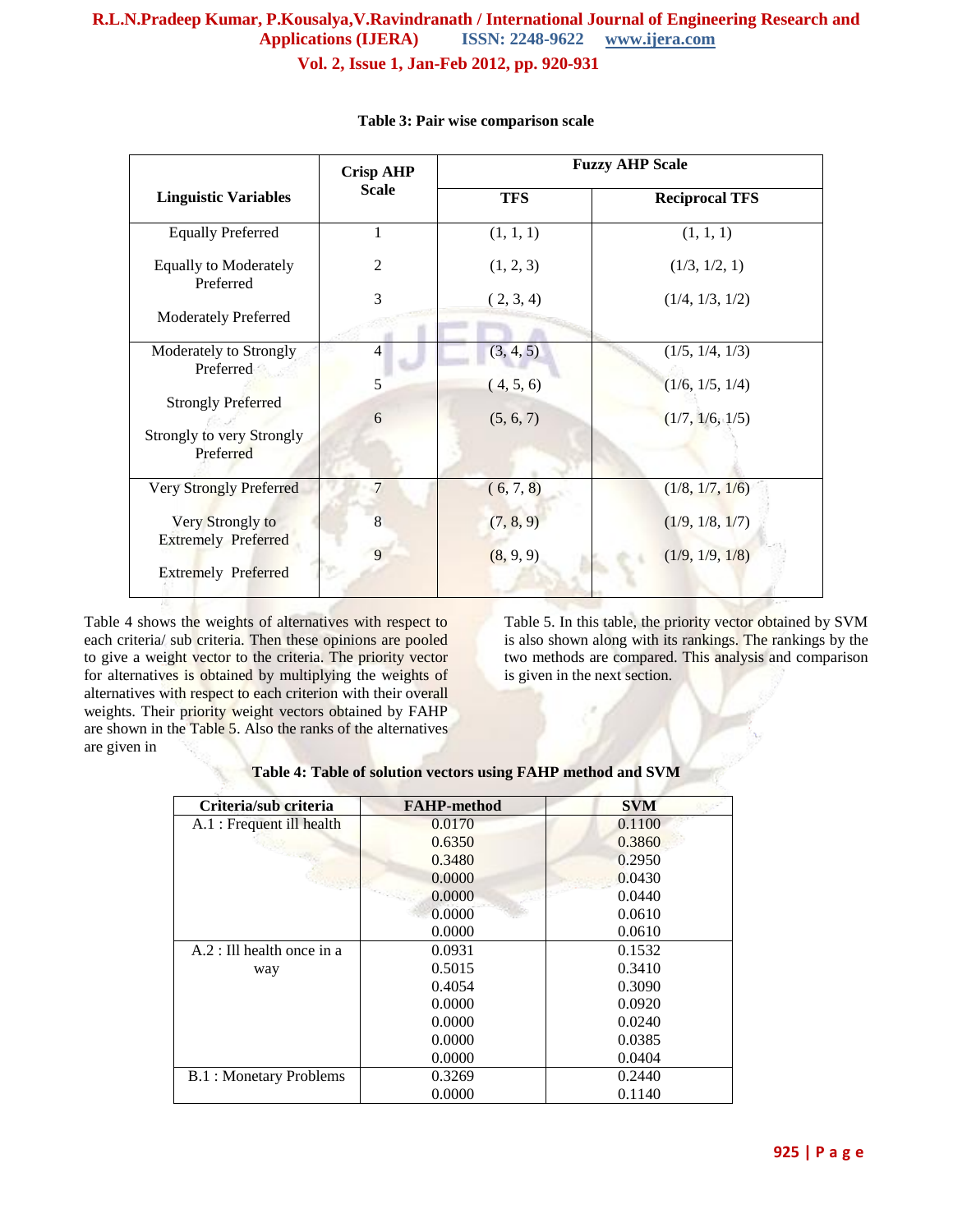|                          | Vol. 2, Issue 1, Jan-Feb 2012, pp. 920-931 |        |  |
|--------------------------|--------------------------------------------|--------|--|
|                          | 0.6731                                     | 0.4360 |  |
|                          | 0.0000                                     | 0.0420 |  |
|                          | 0.0000                                     | 0.0290 |  |
|                          | 0.0000                                     | 0.0240 |  |
|                          | 0.0000                                     | 0.1110 |  |
| B.2:Responsibility being | 0.3388                                     | 0.3425 |  |
| taken up                 | 0.1703                                     | 0.1400 |  |
|                          | 0.4909                                     | 0.3102 |  |
|                          | 0.0000                                     | 0.0783 |  |
|                          | 0.0000                                     | 0.0242 |  |
|                          | 0.0000                                     | 0.0356 |  |
|                          | 0.0000                                     | 0.0692 |  |
| C.1 : No teacher         | 0.0000                                     | 0.0440 |  |
| commitment               | 0.1291                                     | 0.1000 |  |
|                          | 0.2671                                     | 0.2690 |  |
|                          | 0.3981                                     | 0.3820 |  |
|                          | 0.2058                                     | 0.1430 |  |
|                          | 0.0000                                     | 0.0230 |  |
|                          | 0.0000                                     | 0.0390 |  |
| C.2 : Teacher unprepared | 0.0000                                     | 0.0330 |  |
|                          | 0.3153                                     | 0.2950 |  |
|                          | 0.0613                                     | 0.0522 |  |
|                          | 0.0621                                     | 0.0975 |  |
|                          | 0.3153                                     | 0.2712 |  |
|                          | 0.1497                                     | 0.0993 |  |
|                          | 0.0962                                     | 0.1513 |  |
| D.1 :Self Motivation     | 0.0000                                     | 0.0240 |  |
|                          | 0.0000                                     | 0.0610 |  |
|                          | 0.0000                                     | 0.0450 |  |
|                          | 0.3267                                     | 0.2650 |  |
|                          | 0.2054                                     | 0.1590 |  |
|                          | 0.2853                                     | 0.2560 |  |
|                          | 0.1825                                     | 0.1890 |  |
|                          |                                            |        |  |
| D.2 : Motivation from    | 0.0000                                     | 0.0511 |  |
| <b>Teachers</b>          | 0.2098                                     | 0.1205 |  |
|                          | 0.0000                                     | 0.0391 |  |
|                          | 0.7872                                     | 0.4443 |  |
|                          | 0.0031                                     | 0.1707 |  |
|                          | 0.0000                                     | 0.1410 |  |
|                          | 0.0000                                     | 0.0334 |  |
| D.3 : Motivation From    | 0.2999                                     | 0.1650 |  |
| Parents                  | 0.1424                                     | 0.1280 |  |
|                          | 0.5577                                     | 0.3940 |  |
|                          | 0.0000                                     | 0.0420 |  |
|                          | 0.0000                                     | 0.0260 |  |
|                          | 0.0000                                     | 0.1030 |  |
|                          | 0.0000                                     | 0.1430 |  |
| E.1 : Proper Ventilation | 0.0000                                     | 0.0893 |  |
|                          | 0.4296                                     | 0.2531 |  |
|                          | 0.0000                                     | 0.0518 |  |
|                          | 0.2956                                     | 0.2059 |  |
|                          | 0.0000                                     | 0.0518 |  |
|                          | 0.2171                                     | 0.1827 |  |
|                          |                                            |        |  |
|                          | 0.0577                                     | 0.1654 |  |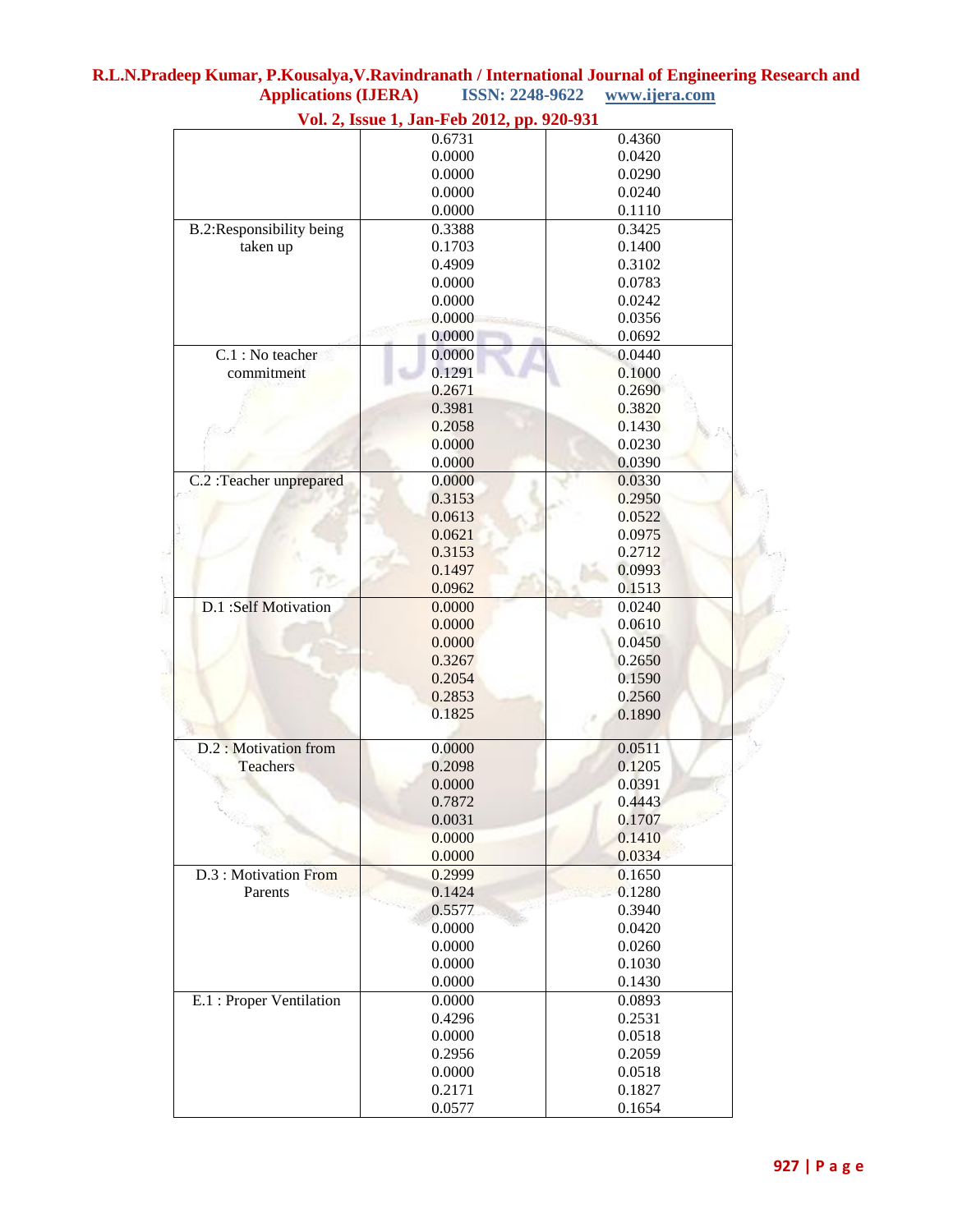|                             | $\frac{1}{2}$ on $\frac{1}{2}$ assuce 1, but I co $\frac{1}{2}$ |        |
|-----------------------------|-----------------------------------------------------------------|--------|
| E.2 : Disturbances outside  | 0.0000                                                          | 0.0370 |
| the room                    | 0.4331                                                          | 0.3900 |
|                             | 0.0000                                                          | 0.0560 |
|                             | 0.2868                                                          | 0.1960 |
|                             | 0.0000                                                          | 0.0280 |
|                             | 0.1792                                                          | 0.1450 |
|                             | 0.1009                                                          | 0.1480 |
| F.1:Difficulty in changing  | 0.2616                                                          | 0.2839 |
| from regional language to   | 0.1859                                                          | 0.1643 |
| English                     | 0.0000                                                          | 0.0446 |
|                             | 0.2438                                                          | 0.1901 |
|                             | 0.0000                                                          | 0.0303 |
|                             | 0.1008                                                          | 0.0941 |
|                             | 0.2079                                                          | 0.1928 |
| F.2 : Uneducated Parents    | 0.3697                                                          | 0.0440 |
|                             | 0.2053                                                          | 0.1000 |
|                             | 0.4250                                                          | 0.2690 |
|                             | 0.0000                                                          | 0.3820 |
|                             | 0.0000                                                          | 0.1430 |
|                             | 0.0000                                                          | 0.0230 |
|                             | 0.0000                                                          | 0.0390 |
| G.1 : Influence of bad      | 0.3304                                                          | 0.3219 |
| company                     | 0.0000                                                          | 0.0374 |
|                             | 0.2389                                                          | 0.1595 |
|                             | 0.0000                                                          | 0.0652 |
|                             | 0.0000                                                          | 0.0210 |
|                             |                                                                 | 0.0959 |
|                             | 0.0000                                                          |        |
|                             | 0.4307                                                          | 0.2992 |
| G.2 : Effect of neighboring | 0.1034                                                          | 0.0240 |
| colleges and their          | 0.2429                                                          | 0.0610 |
| schedules                   | 0.0000                                                          | 0.0450 |
|                             | 0.1707                                                          | 0.2650 |
|                             | 0.0000                                                          | 0.1590 |
|                             | 0.2340                                                          | 0.2560 |
|                             | 0.2490                                                          | 0.1890 |
| G.3 : Indiscipline          | 0.2379                                                          | 0.1943 |
|                             | 0.0000                                                          | 0.0449 |
|                             | 0.0000                                                          | 0.0962 |
|                             | 0.0568                                                          | 0.1047 |
|                             | 0.0000                                                          | 0.0271 |
|                             | 0.2170                                                          | 0.1544 |
|                             | 0.4883                                                          | 0.3784 |
| G.4 : Lack of interest for  | 0.1173                                                          | 0.1090 |
| Engineering education       | 0.0000                                                          | 0.0640 |
|                             | 0.0000                                                          | 0.0410 |
|                             | 0.3419                                                          | 0.2600 |
|                             | 0.0000                                                          | 0.0270 |
|                             | 0.1891                                                          | 0.1600 |
|                             | 0.3518                                                          | 0.3390 |
| H: Evaluation system        | 0.2419                                                          | 0.2522 |
|                             | 0.2570                                                          | 0.1444 |
|                             | 0.0000                                                          | 0.0752 |
|                             | 0.1631                                                          | 0.1189 |
|                             | 0.3380                                                          | 0.3209 |
|                             | 0.0000                                                          | 0.0468 |
|                             |                                                                 |        |

**Vol. 2, Issue 1, Jan-Feb 2012, pp. 920-931**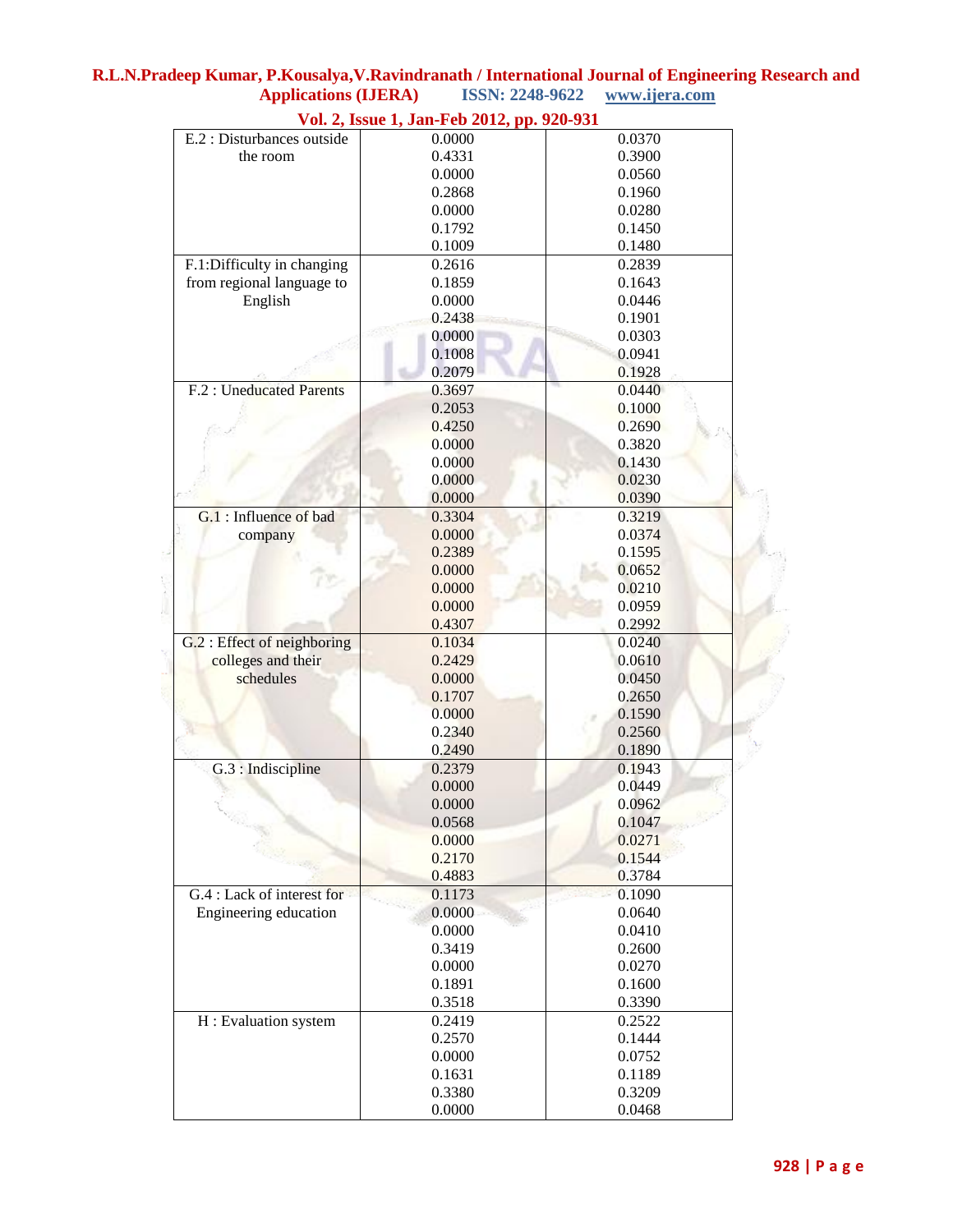|                              | vol. 2, issue 1, Jan-Ped 2012, pp. 920-931 |        |
|------------------------------|--------------------------------------------|--------|
|                              | 0.0000                                     | 0.0415 |
| I.1: Movies/drugs/other      | 0.0000                                     | 0.0800 |
| attractions                  | 0.0000                                     | 0.0560 |
|                              | 0.0332                                     | 0.0820 |
|                              | 0.3510                                     | 0.2600 |
|                              | 0.0000                                     | 0.0270 |
|                              | 0.3030                                     | 0.1760 |
|                              | 0.3128                                     | 0.3160 |
| I.2 : Communal/political     | 0.1362                                     | 0.1264 |
| activities                   | 0.0000                                     | 0.0505 |
|                              | 0.0608                                     | 0.0857 |
|                              | 0.3052                                     | 0.2492 |
|                              | 0.0000                                     | 0.0263 |
|                              | 0.2420                                     | 0.2030 |
|                              | 0.2558                                     | 0.2587 |
| J: Lack of responsibility of | 0.0000                                     | 0.2620 |
| student                      | 0.5329                                     | 0.0960 |
|                              | 0.0000                                     | 0.2430 |
|                              | 0.3572                                     | 0.1040 |
|                              | 0.0000                                     | 0.0240 |
|                              | 0.1031                                     | 0.0470 |
|                              | 0.0069                                     | 0.2240 |
| K : Irregular conduct of     | 0.0000                                     | 0.0605 |
| classes                      | 0.6974                                     | 0.3945 |
|                              | 0.3026                                     | 0.2807 |
|                              | 0.0000                                     | 0.0392 |
|                              | 0.0000                                     | 0.0957 |
|                              | 0.0000                                     | 0.0562 |
|                              | 0.0000                                     | 0.0732 |
| L:Participation in co        | 0.0000                                     | 0.0440 |
| curricular/extra             | 0.3127                                     | 0.1890 |
| curricular/cultural act.     | 0.0000                                     | 0.1100 |
|                              | 0.0000                                     | 0.0520 |
|                              | 0.648                                      | 0.4100 |
|                              | 0.0000                                     | 0.0480 |
|                              | 0.0393                                     | 0.1480 |
| M.1: Preparation for         | 0.1848                                     | 0.1480 |
| <b>GRE/TOEFL/GATE</b>        | 0.3833                                     | 0.2846 |
|                              | 0.0487                                     | 0.0733 |
|                              | 0.0000                                     | 0.0575 |
|                              | 0.0000                                     | 0.0260 |
|                              | 0.0971                                     |        |
|                              |                                            | 0.1359 |
|                              | 0.2861                                     | 0.2747 |
| M.2 : Preparation for other  | 0.1444                                     | 0.1210 |
| courses                      | 0.2853                                     | 0.1240 |
|                              | 0.0000                                     | 0.0750 |
|                              | 0.0511                                     | 0.1020 |
|                              | 0.0074                                     | 0.0420 |
|                              | 0.2409                                     | 0.1470 |
|                              | 0.2709                                     | 0.3880 |

### **R.L.N.Pradeep Kumar, P.Kousalya,V.Ravindranath / International Journal of Engineering Research and Applications (IJERA) ISSN: 2248-9622 www.ijera.com Vol. 2, Issue 1, Jan-Feb 2012, pp. 920-931**

**Table 5:Table of priority values & ranks of alternative**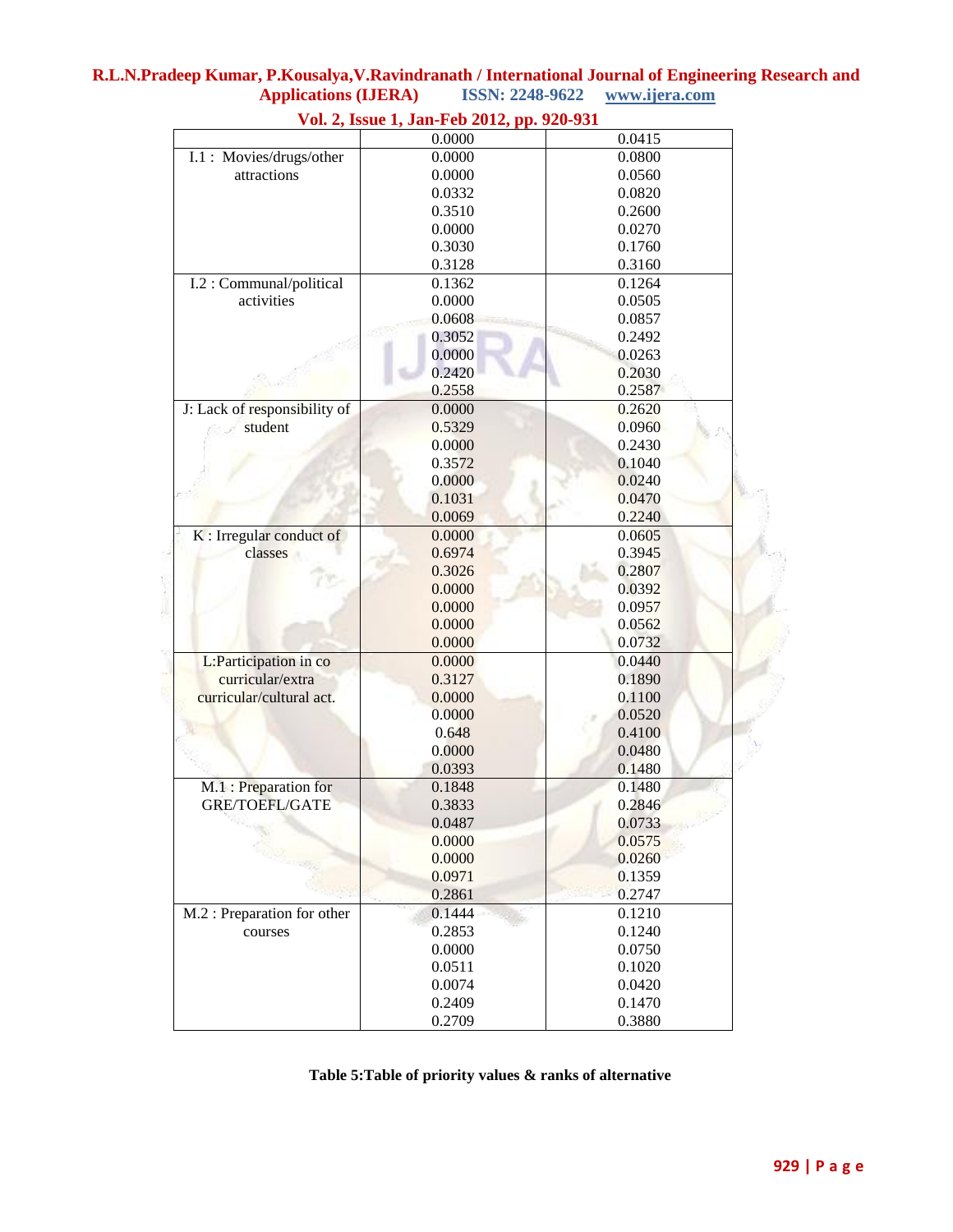**Vol. 2, Issue 1, Jan-Feb 2012, pp. 920-931**

### **VI CONCLUSIONS AND SCOPE**

It can be observed from the above table, Table 5 that , the alternative which is ranked first using FAHP is "*Infrastructure*" since this attracts the students first rather than others to be in college. The second ranked alternative is "*Involvement of parents".* This can bring down student absenteeism to a greater extent as the parents are the best motivators of their wards. The next ranked alternative by FAHP is "*Peer pressure*".

.P.Vavatsikos " *Using the Fuzzy Analytical Hierarchy Process for selecting waste water facilities at prefecture level* "E.W.Publications, European Water 19/20:15-24:2007.

[2] Arbel .A, L.G. Vargas , " *The analytic hierarchy process with interval judgments* ", in: A.Goicoechea, L. Duckstein, S. Zoints (Eds.), Multiple Criteria Decision Making. Proceedings of the Ninth International Conference held in Fairfax, Virginia, 1990,

| <b>Alternatives</b>                                  | <b>Priority values</b> | Ranks          | <b>Priority</b> | Ranks(SVM)     |
|------------------------------------------------------|------------------------|----------------|-----------------|----------------|
|                                                      | (FAHP)                 | (FAHP)         | values(SVM)     |                |
| A1: Counseling                                       | 0.2471                 | $\overline{4}$ | 0.1723          | $\overline{2}$ |
| A2: Infrastructure                                   | 0.4656                 |                | 0.1238          | 6              |
| A3: Involvement of parents                           | 0.2998                 | $\mathcal{D}$  | 0.1838          |                |
| A4: Making lecture more<br>Attractive                | 0.0341                 |                | 0.1278          | 5              |
| A5: Curriculum revision/<br><b>Better Evaluation</b> | 0.1325                 | 6              | 0.0928          | 7              |
| A6: Punishment/Awards<br>for attendance              | 0.1977                 | 5              | 0.1445          | 4              |
| A7: Peer pressure                                    | 0.2588                 | 3              | 0.1547          | 3              |

This pressure developed in students distracts them and takes them away from studies and hence they absent themselves to class work. The alternatives "*Curriculum revision /better evaluation "*and "*Punishment/ Awards for attendance"* are given low ranks as they are given lesser priorities. The same theory when studied with SVM, the rankings are different. When studied with SVM, "*Involvement of*  Parents" is given highest priority and "*Counseling"* is given next priority.

As the nature of the priority judgement is fuzzy, FAHP has been shown to be a better method with the proper choice of Member ship function. The opinions collected are converted to fuzzy numbers with the Table 3.

The study can be extended to Group decision making in FAHP by considering many Experts and then synthesizing them*.*

### **REFERENCES**

[1] Anagnostopoulos. K.P, M.Gratziou and

Springer, pp: 61–70,1992.

- [3] Arbel A, L.G. Vargas, " Preference simulation and preference programming: robustness issues in priority deviation ", European Journal of Operational Research 69: 200–209, 1993.
- [4] Arbel.A and Luis Vargas *-" Interval Judgments And Euclidean Centers"-* ISAHP 2005, Honolulu, Hawaii, July 8-10, 2003.
- [5] Buckley.J.J. " *Fuzzy Hierarchical Analysis* ", Fuzzy Sets and Systems, 17:141- 164. ,2005
- [6] Chang.D.Y , *"Applications of The Extent Analysis Method on Fuzzy-AHP"* ,European Journal of Operational Research, 95, 649-655, 1996.
- [7] Kousalya.P, V.Ravindranath and K.Vizayakumar, "Student absenteeism inengineering colleges- Evaluation of alternatives using AHP", Journal of Applied Mathematics and decision sciences, Vol 6,1-26, 2006.
- [8] Kousalya.P, R.L.N. Pradeep Kumar and V. Ravindranath,"*Comparative* Performance of